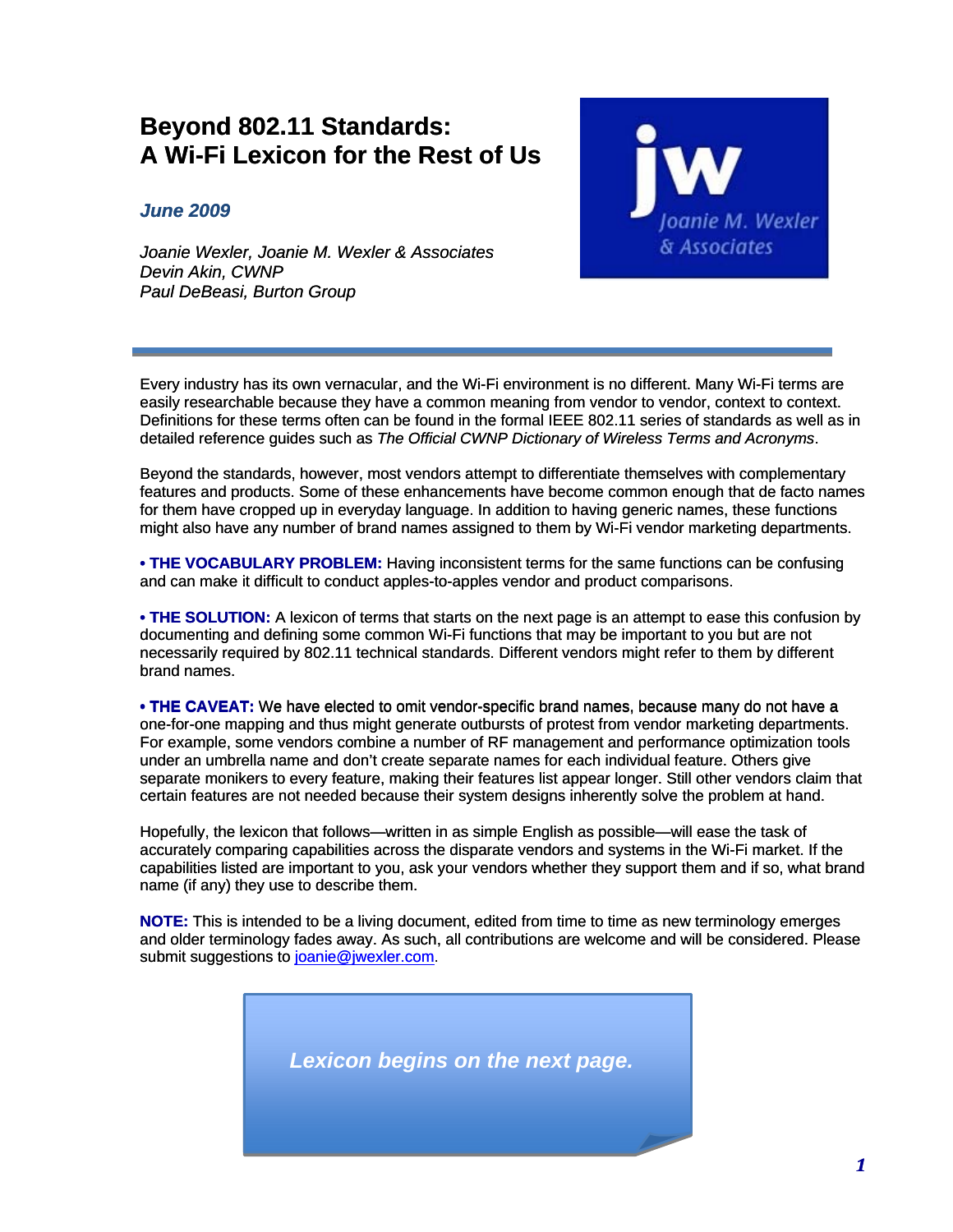## **A Lexicon of Common Wi-Fi Terms**

| <b>Term</b>                                                                    | <b>Basic Definition</b>                                                                                                                                                                                                                                                                                                                                                                                                                                     |
|--------------------------------------------------------------------------------|-------------------------------------------------------------------------------------------------------------------------------------------------------------------------------------------------------------------------------------------------------------------------------------------------------------------------------------------------------------------------------------------------------------------------------------------------------------|
| access point (AP)                                                              | A Wi-Fi network infrastructure device with varying degrees of<br>software intelligence that combines one or more radio and antenna<br>pairs within a common housing. Its function is to bridge Wi-Fi clients<br>to other APs or to wired networks.                                                                                                                                                                                                          |
| AP, thick; also, fat AP,<br>autonomous AP,<br>standalone AP,<br>independent AP | APs that locally contain all 802.11 media-access control (MAC)<br>functions. Historically, these APs operated without a controller and<br>were provisioned and managed individually, which became time-<br>consuming and impractical when scaling beyond a handful of them. So<br>some now are provisioned and managed by a centralized wireless<br>network management system.                                                                              |
| AP, thin; also lightweight<br>AP, dependent AP,<br>controller-based AP         | APs with a minimum of intelligence and few, if any, standalone<br>functions. Thin APs are often completely dependent on a centralized<br>WLAN controller for data transmission, management, control and<br>other functions. In this way, 802.11 media-access control (MAC)<br>functions are sometimes, but not always, "split" between AP and<br>controller. Which MAC functions reside on the AP and which reside<br>on the controller is vendor-specific. |
| air time fairness (ATF)                                                        | A mechanism that prevents the slowest client on the Wi-Fi network<br>from gating overall network performance. ATF allows each client to<br>transmit at the speed that it would if there were no slower-speed<br>clients on the network holding it back.                                                                                                                                                                                                     |
|                                                                                | Once ATF has been accomplished, administrators can set priorities or<br>weights for certain transmissions based on protocol, application, user,<br>or other criteria. To do this, they use a separate but related capability<br>often called policy-based QoS or wireless QoS.                                                                                                                                                                              |
| architecture                                                                   | How a WLAN system is designed to operate, both from a data<br>transmission and RF management perspective. Architectures can<br>involve some or all elements being centralized, distributed, or a<br>little of both. A given vendor's Wi-Fi architecture also dictates<br>how channels are reused.                                                                                                                                                           |
| automatic channel<br>assignment                                                | A tool within WLAN system software that alternately selects and<br>assigns APs to non-interfering channels throughout an installation,<br>precluding network administrators from having to hard code each AP<br>to a channel. Used primarily in multi-channel/micro-cell architectures<br>$(MCA)$ .                                                                                                                                                         |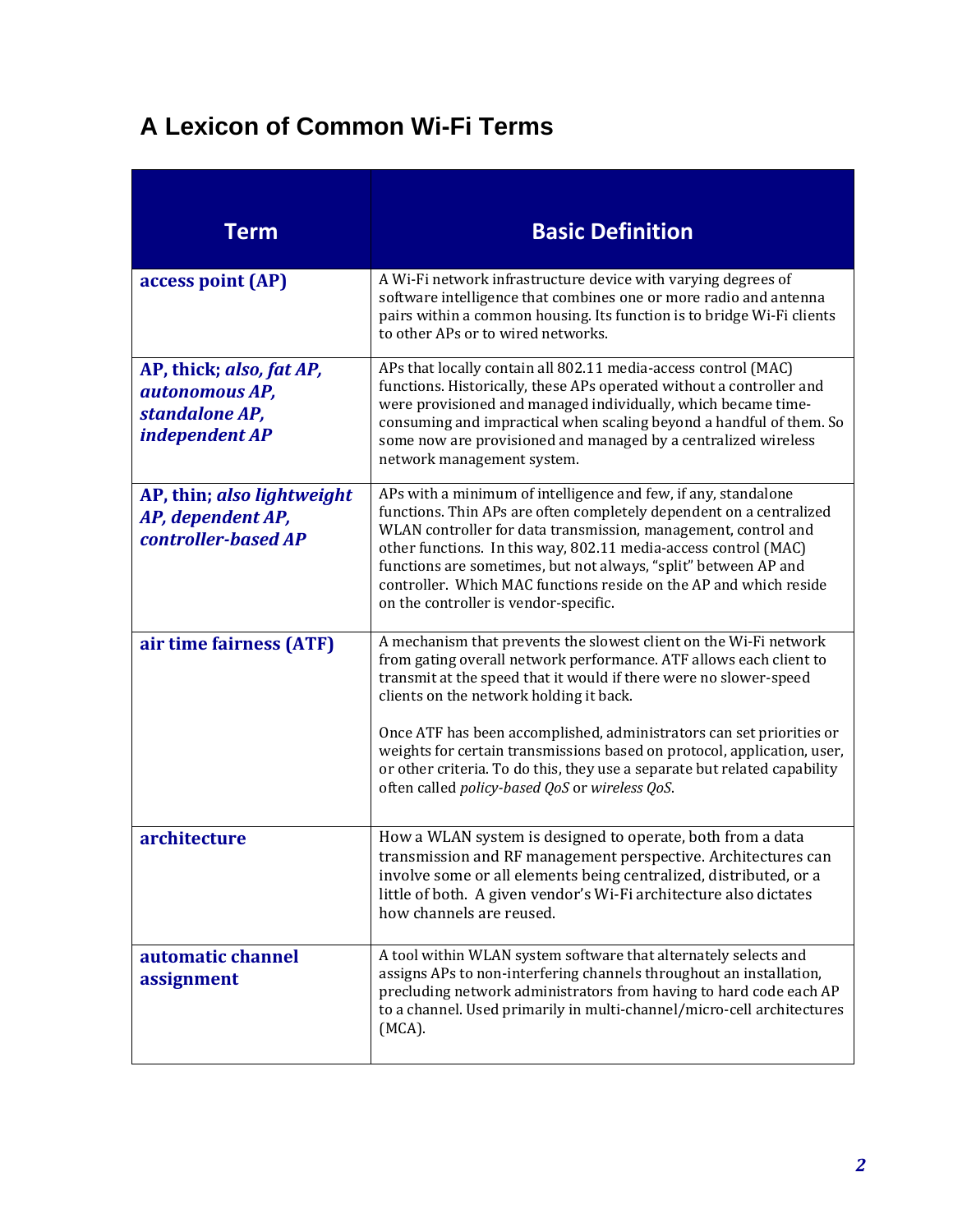| <b>band steering</b> | Automatically forcing a dual-band-capable client to associate with an<br>AP using the preferred band. In practice, this usually involves moving<br>clients away from the crowded 2.4GHz band and onto the 5GHz band,<br>but can be applied either way.                                                                                                                                                                                                                                                                                                                                                                                                                    |
|----------------------|---------------------------------------------------------------------------------------------------------------------------------------------------------------------------------------------------------------------------------------------------------------------------------------------------------------------------------------------------------------------------------------------------------------------------------------------------------------------------------------------------------------------------------------------------------------------------------------------------------------------------------------------------------------------------|
| beamforming          | Using special transmission techniques to improve signal reception.<br>The goal is to achieve improved throughput and greater connection<br>reliability and predictability. There are four primary categories of<br>beamforming (see below).                                                                                                                                                                                                                                                                                                                                                                                                                               |
|                      | 1) Static<br>Using semi- or highly directional antennas or arrays of antennas to<br>concentrate and aim RF energy in the appropriate direction to<br>improve signal reception for the benefits described above.                                                                                                                                                                                                                                                                                                                                                                                                                                                           |
|                      | 2) Transmit beamforming (TxBF), 802.11n Draft standard<br>Improving signal reception in 802.11n networks by using over-the-air<br>feedback continually generated by the client station. Feedback is<br>either explicitly generated for the beamforming process or constitutes<br>implicit feedback, which is information generated inherently for other<br>purposes but also used for beamforming. APs continually gather<br>information about the client environment and make dynamic best-<br>path transmission decisions. This function requires the same multiple<br>input, multiple output (MIMO) TxBF signal-processing capabilities in<br>the client as in the AP. |
|                      | 3) Transmit beamforming (TxBF), proprietary<br>Improving signal reception in 802.11n networks by using implicit<br>client feedback generated by the client device upon initial client-to-AP<br>association. This feedback is not explicitly generated for the<br>beamforming application; rather, it typically consists of 802.11<br>control frames.                                                                                                                                                                                                                                                                                                                      |
|                      | 4) Dynamic beamforming, proprietary<br>Improving signal reception in 802.11n networks by using continual,<br>implicit feedback from the client station as it moves. Such<br>beamforming leverages 802.11's built-in acknowledgement (ACK)<br>mechanisms to continually determine the quality and performance of<br>a physical RF link and thus does not require the same beamforming<br>signal processing capabilities in the client as in the AP. APs use this<br>information to continually make dynamic transmission decisions on a<br>per-frame basis. See also, smart antenna technology.                                                                            |
| channel layering     | Tuning a set of access points to a single radio channel to avoid co-<br>channel interference. When more capacity is required, a second set of<br>access points is tuned to another channel, then a third set is tuned to a<br>third, and so forth. See also, single-channel architecture.                                                                                                                                                                                                                                                                                                                                                                                 |
| controller           | See WLAN controller.                                                                                                                                                                                                                                                                                                                                                                                                                                                                                                                                                                                                                                                      |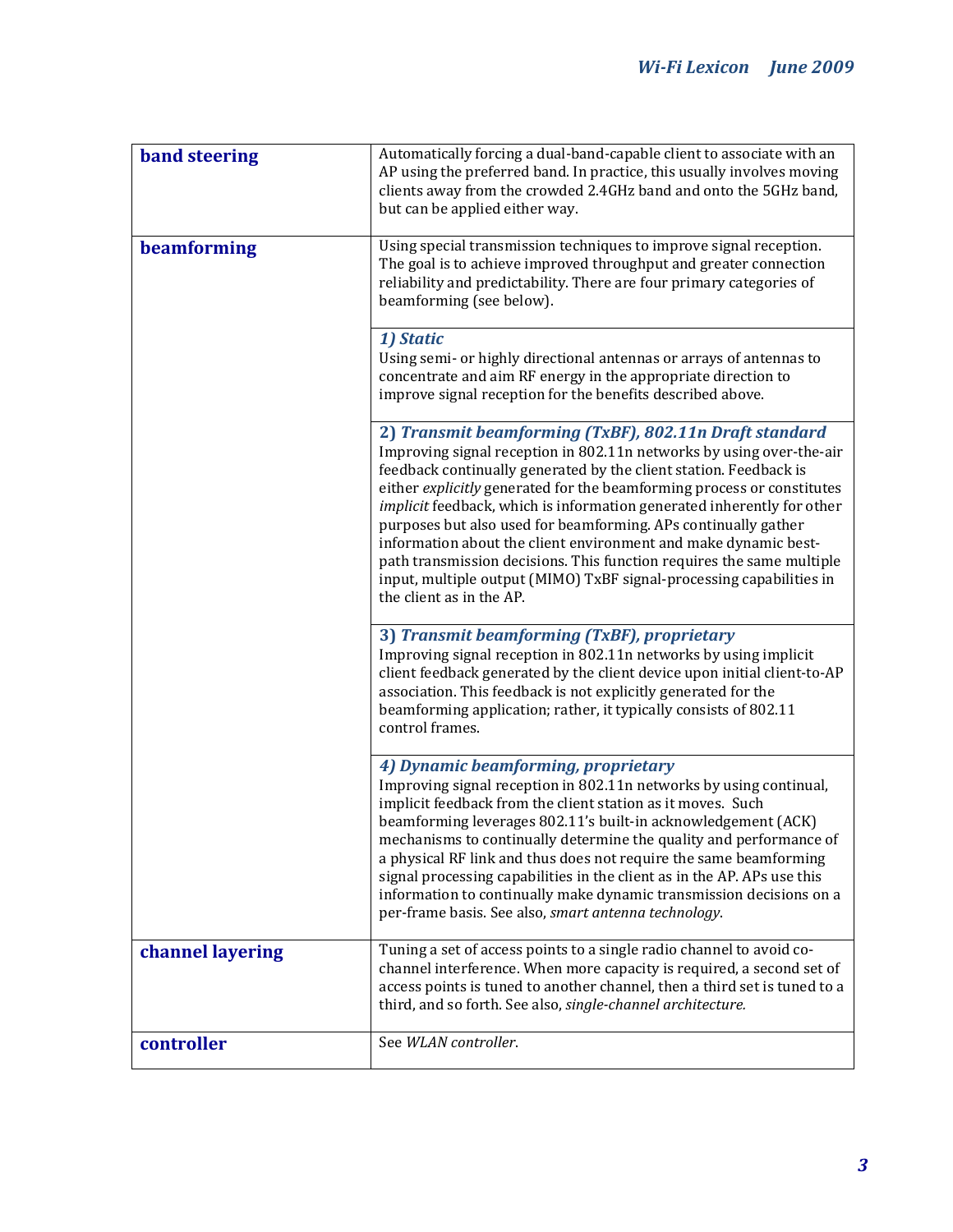| Draft N; also, Draft 2.0                                                                             | An informal reference to the technology currently specified by the<br>IEEE's 802.11 Task Group N for a next-generation wireless LAN that<br>supports several hundred megabit-per-second connect rates. The<br>term "Draft" is used, because the formal standard is not ratified as of<br>this writing. However, early products that support the mandatory<br>capabilities of the current draft spec, Draft 2.0, are on the market, and<br>the Wi-Fi Alliance industry consortium has taken to certifying Draft<br>2.0-compliant products for interoperability so that some benefits of<br>802.11n technology can be realized ahead of formal standards<br>ratification.                                                    |
|------------------------------------------------------------------------------------------------------|----------------------------------------------------------------------------------------------------------------------------------------------------------------------------------------------------------------------------------------------------------------------------------------------------------------------------------------------------------------------------------------------------------------------------------------------------------------------------------------------------------------------------------------------------------------------------------------------------------------------------------------------------------------------------------------------------------------------------|
| <b>Dynamic Frequency</b><br><b>Selection (DFS-2);</b><br>regulatory                                  | An international agreement requiring that WLAN systems operating<br>in certain 5GHz frequencies in the U.S., Canada, and Europe avoid<br>interfering with incumbent military and weather radar systems. They<br>do so by continually scanning the frequencies for radar interference<br>and, upon detection, move an AP and its clients off the occupied<br>channel and onto an available one.<br>Products must be certified and tested by each country's<br>communications regulatory agency for this capability to operate<br>within the regulated frequencies. If not certified, vendors must<br>configure their products to block the use of these frequencies, which<br>currently are 5.25-5.35GHz and 5.47-5.725GHz. |
| dynamic frequency<br>selection; generic                                                              | Working in a manner similar to the above, a general RF management<br>technique in some Wi-Fi systems that adaptively moves an AP and its<br>clients off of one channel and onto an available one to avoid<br>interference and/or improve performance, regardless of spectrum<br>band in use or regulatory requirements.                                                                                                                                                                                                                                                                                                                                                                                                    |
| load balancing                                                                                       | Dynamically allocating wireless traffic among access points to avoid<br>congestion on any one AP and to ensure sustained client-to-AP<br>connectivity. Can also apply, in the case of at least one vendor, to load<br>balancing at the back end among virtualized controllers.                                                                                                                                                                                                                                                                                                                                                                                                                                             |
| multiple channel<br>architecture (MCA); also,<br>multi-cell architecture,<br>micro-cell architecture | A network of Wi-Fi access points in a traditional configuration that<br>tunes adjacent APs to alternating, non-overlapping channels to avoid<br>co-channel interference. In addition to also being called a multi-cell<br>architecture and a micro-cell architecture, this configuration is often<br>referred to as a "channel reuse," "tiling" or "checkerboard" pattern.<br>Clients determine which AP they will associate with based on local RF<br>conditions. Contrast with single-channel architecture (SCA).                                                                                                                                                                                                        |
| per-station pre-shared<br>key (PSK)                                                                  | A security mechanism that delivers greater security than the low-end<br>802.11i security standard option, called WPA2-Personal by the Wi-Fi<br>Alliance. WPA2-Personal requires all users to share a single<br>authentication key, making the network vulnerable to eavesdropping<br>and requiring that the key be changed as users leave the company.<br>Per-station PSK, instead, assigns a private key to each user to boost<br>security but allows enterprises to avoid the deployment complexity of<br>the higher-end 802.11i 802.1x security standard recommended for<br>corporate use, called WPA2-Enterprise by the Wi-Fi Alliance.                                                                                |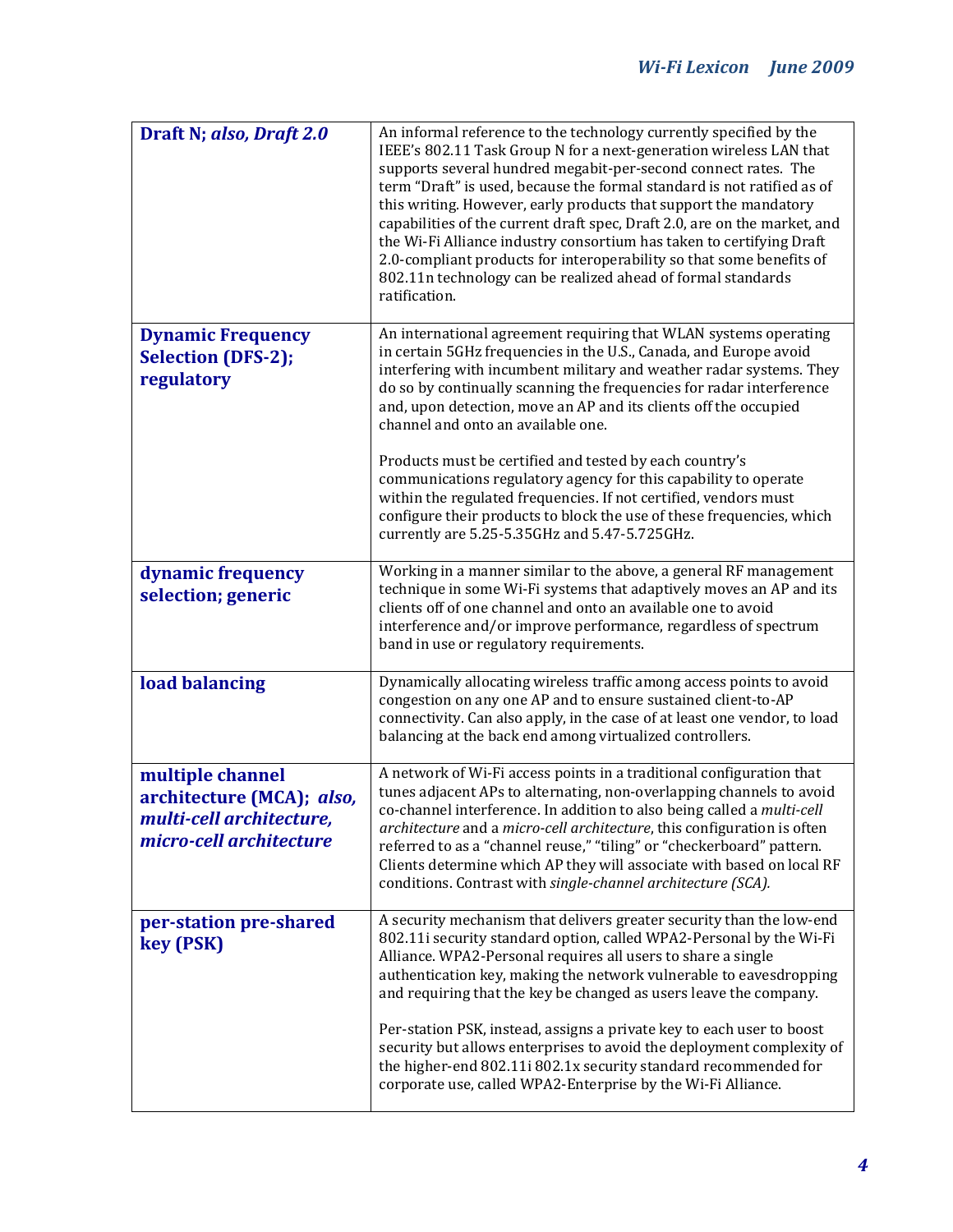| policy-based QoS; also,<br>wireless QoS                                             | Giving preferential transmission treatment to clients or applications<br>operating across a shared Wi-Fi access medium.                                                                                                                                                                                                                                                                                                                                                                                                                             |
|-------------------------------------------------------------------------------------|-----------------------------------------------------------------------------------------------------------------------------------------------------------------------------------------------------------------------------------------------------------------------------------------------------------------------------------------------------------------------------------------------------------------------------------------------------------------------------------------------------------------------------------------------------|
| predictive modeling                                                                 | See site survey, predictive.                                                                                                                                                                                                                                                                                                                                                                                                                                                                                                                        |
| radio resource<br>management; also,<br><b>RF</b> management,<br>spectrum management | 1) A collection of automated infrastructure-based tools built into a<br>Wi-Fi transmission system or provided by a third party to mitigate the<br>effects of interference, optimize channel assignments, counter the<br>effects of a failed AP or otherwise help improve over-the-air<br>performance. Often an umbrella term for a set of features within a<br>WLAN vendor's system that contribute to optimal performance in<br>various ways.                                                                                                      |
|                                                                                     | 2) The name of an amendment to the 802.11 standard, also called<br>802.11k, which defines and exposes radio and network information to<br>facilitate the management and maintenance of a mobile wireless LAN.                                                                                                                                                                                                                                                                                                                                       |
| real-time location system<br>or service (RTLS)                                      | The use of one or more methods to wirelessly locate, to within a few<br>feet, a piece of equipment, object, person or animal that contains a<br>mounted or embedded Wi-Fi tag or connection. Location methods<br>include triangulation, trilateration, RF fingerprinting and time<br>difference of arrival (TDOA).                                                                                                                                                                                                                                  |
| roaming                                                                             | The transitioning of a Wi-Fi client association with one access point to<br>another access point over the air as a user moves. Depending on the<br>vendor architecture and system implementation, this may or may not<br>require the user's security credentials to be reauthenticated.                                                                                                                                                                                                                                                             |
| sensor (security)                                                                   | A device that monitors wireless channels to detect unauthorized or<br>suspicious activity. It usually operates in conjunction with an<br>appliance or server software for data collection and correlation. See<br>also, wireless intrusion detection and prevention system/software<br>(WIDS or WIPS).                                                                                                                                                                                                                                              |
| single-channel<br>architecture                                                      | Tuning all access points to a single radio channel and using a<br>controller to coordinate data transmissions. The primary goal is to<br>avoid co-channel interference and to reduce or eliminate AP-to-AP<br>handoff delay as clients roam. The network, rather than the clients,<br>determines the APs to which clients should associate for the good of<br>the network as a whole, rather than each client making a local<br>decision. In this architecture, all APs share a single MAC address.<br>Contrast with multiple-channel architecture. |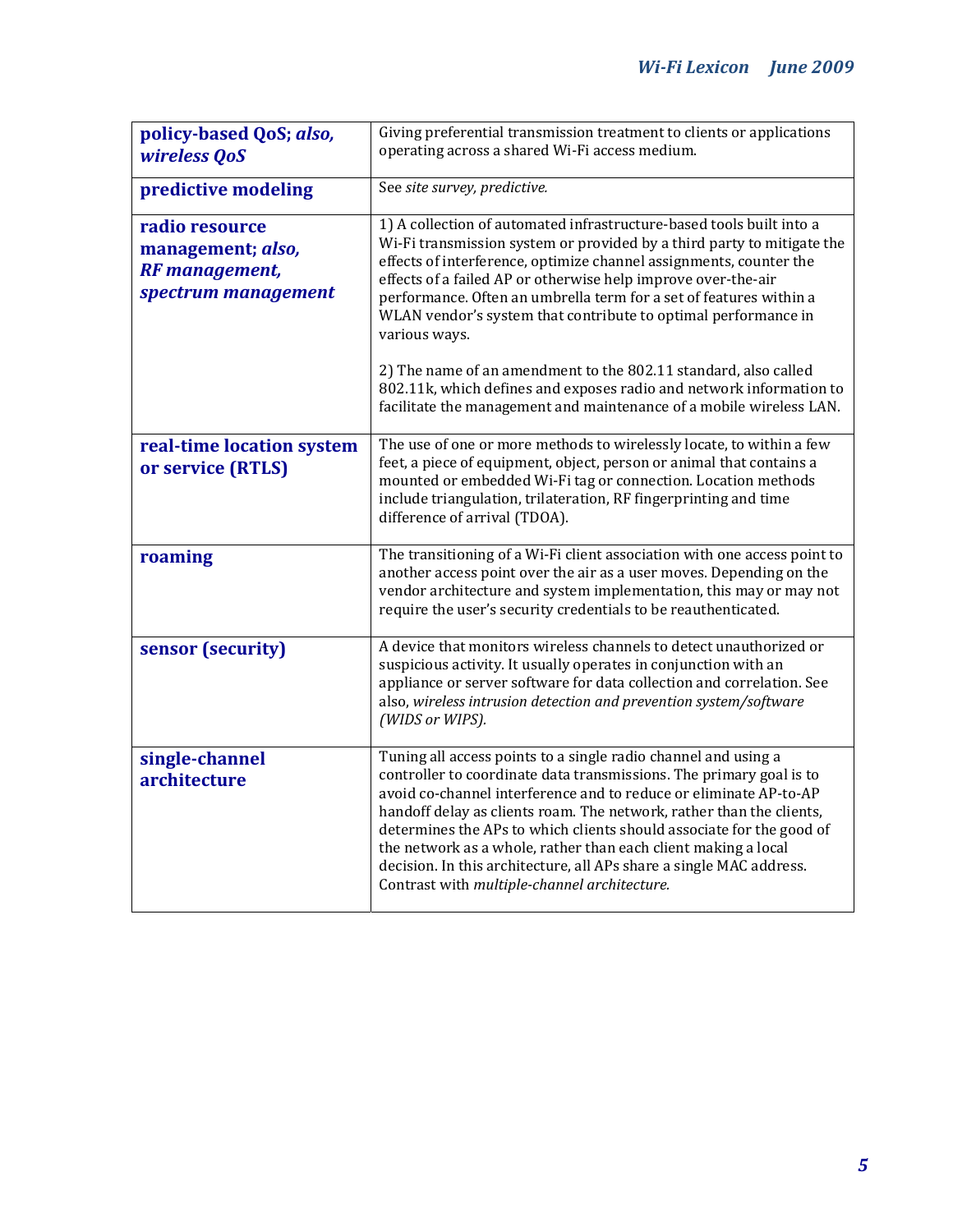| site survey, manual                                                           | Using mobile software tools to check connectivity and throughput to<br>locally determine the placement, channel assignments and output<br>power of local wireless access points. Sometimes performed as the<br>only site survey and often used as a follow-on check to predictive site<br>surveys (see below) to achieve the desired wireless coverage, data<br>rates, network capacity, roaming capability and quality of service<br>$(QoS)$ .<br>An active manual site survey uses the survey utility software to the<br>test AP to make specific measurements. A passive manual site survey<br>involves listening to the test AP's beacons and the traffic around the<br>test AP to measure the RF environment. |
|-------------------------------------------------------------------------------|--------------------------------------------------------------------------------------------------------------------------------------------------------------------------------------------------------------------------------------------------------------------------------------------------------------------------------------------------------------------------------------------------------------------------------------------------------------------------------------------------------------------------------------------------------------------------------------------------------------------------------------------------------------------------------------------------------------------|
| site survey, predictive;<br>also, virtual site survey,<br>predictive modeling | Using imported floor plans and centralized software tools to remotely<br>determine the placement, channel assignments, antenna types and<br>output power of wireless access points that will deliver the desired<br>wireless coverage, data rates, network capacity, roaming capability<br>and quality of service (QoS).                                                                                                                                                                                                                                                                                                                                                                                           |
| smart antenna<br>technology                                                   | Special firmware in access points that creates "smart" antennas,<br>which continually gather information about the client environment<br>and adjust transmissions to keep them optimally focused at all times.<br>The firmware maintains thousands of possible beam patterns to<br>clients and dynamically selects, on a per-frame basis, the best pattern.<br>See also, beamforming (4): dynamic with implicit feedback.                                                                                                                                                                                                                                                                                          |
| spectrum analysis                                                             | Detecting and identifying wireless devices (Wi-Fi or other) in the air<br>space and determining what effect they are having on a Wi-Fi<br>network's performance.                                                                                                                                                                                                                                                                                                                                                                                                                                                                                                                                                   |
| spectrum management                                                           | Using one or more intelligent RF features or tools - either embedded<br>in the Wi-Fi system or provided by a third party - to make optimum<br>use of the available spectrum. See also, radio resource management<br>(RRM); RF management.                                                                                                                                                                                                                                                                                                                                                                                                                                                                          |
| transmit power control<br>(TPC)                                               | A type of RF management involving the intelligent and often dynamic<br>selection and adjustment of AP transmit power to improve Wi-Fi<br>performance.                                                                                                                                                                                                                                                                                                                                                                                                                                                                                                                                                              |
| Wi-Fi                                                                         | A trademark of the Wi-Fi Alliance industry consortium, an<br>organization that conducts basic interoperability testing among<br>different vendors' 802.11-based products. An abbreviation for<br>"wireless fidelity," "Wi-Fi" has become a de facto, casual term for any<br>network based on 802.11 technology, regardless of whether it is an<br>802.11a, b, g, or n network.                                                                                                                                                                                                                                                                                                                                     |
| wireless firewall                                                             | Stateful inspection of Layer 1-7 traffic (depending on vendor) at the<br>juncture where the wireless LAN meets the wired LAN so as to block<br>any unwanted traffic per corporate policy.                                                                                                                                                                                                                                                                                                                                                                                                                                                                                                                          |